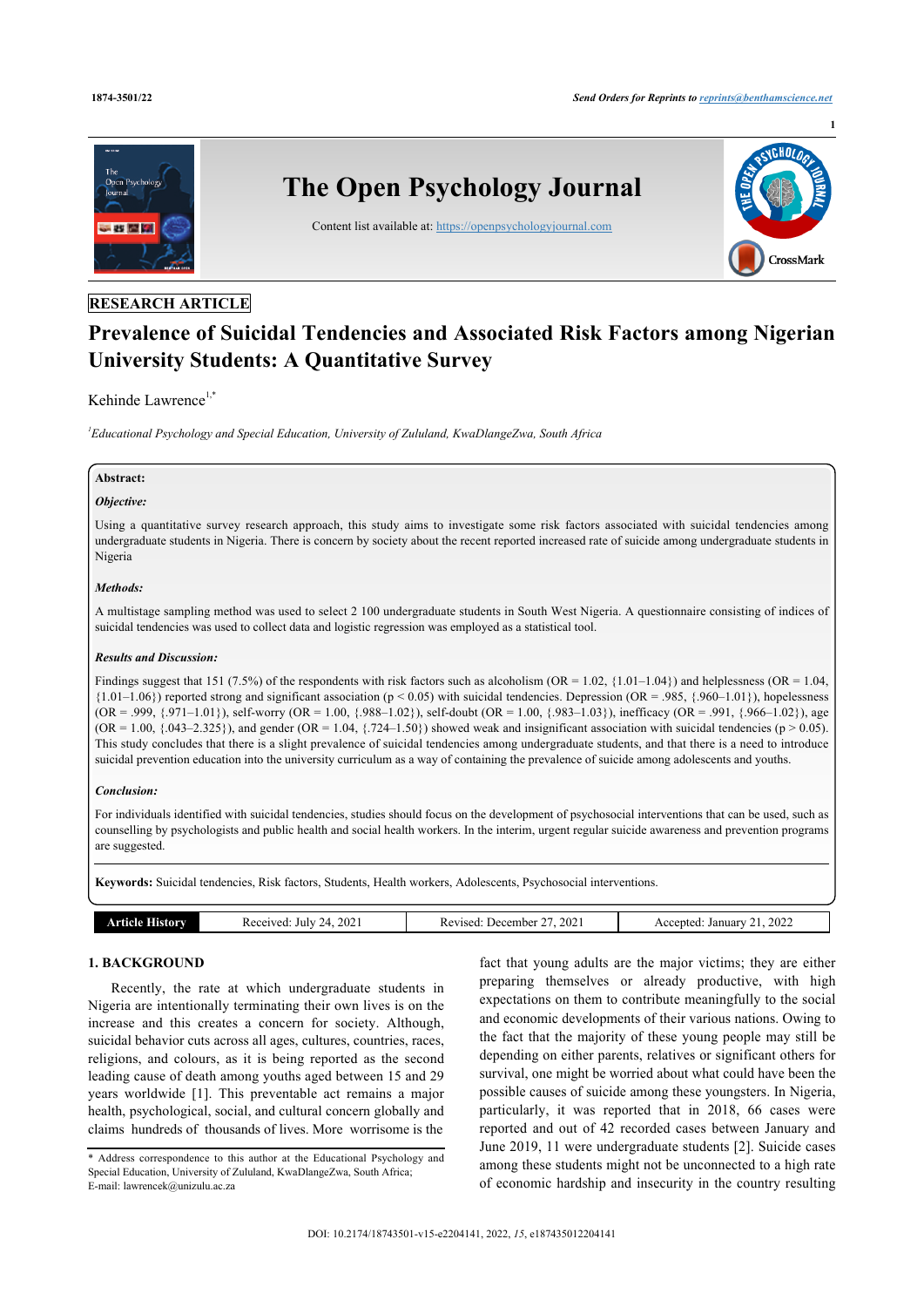from job losses by their sponsors, daily increase in unemployment, and insurgency activities[[3](#page-9-2)].

More distressing is the fact that every 40 seconds, someone somewhere around the world takes his/her own life [[4\]](#page-9-3); about 78% of these individuals are from low- and middle-income nations. Also, 79% of all reported suicide cases, which represent the larger part of the global suicide burden, were from developing countries [\[4\]](#page-9-3). This indicates that economic hardship or poverty might be one of the leading causes of the high rate of suicide deaths in developing nations of the world [[4](#page-9-3)]. Because of this economic indicator, WHO adopted a mental health plan which aims to reduce the rate of suicide in member countries by 10% by 2020 [\[5\]](#page-9-4). Bearing this in mind, counselling psychologists and researchers have critical roles to play in identifying individual suicidal tendencies, especially among undergraduate students in Nigeria and Africa at large. Before the actual suicidal deaths or acts, there is the likelihood of continuous thoughts, intents, and attempts. Thus, suicidal tendencies are the primary and critical phase in the suicide process which could be triggered by any psychological, social, biological, economic, and spiritual stimulus resulting in complete suicide. Regrettably, this initial stage remains understudied by researchers; hence, the daily cases of suicide in every society are increasing.

Similarly, among several terminologies that are often used to describe suicide, the term "suicidal tendencies" is not popular, unlike actual suicide, thoughts/ideation, intent, attempt, and behavior. Scholars across the globe conceptualize each of these terminologies differently. For example, actual suicide is described as a deliberate self-inflicted death of conscious effort to end one's life [[6](#page-9-5)]. Perceived suicide is seen as the intentional use of injurious elements, poisoning or suffocation to end one's life [[7](#page-9-6)]. This definition is similar to the [[8](#page-9-7)] definition that refers to suicide as any behavior that is selfinitiated and carried out with the intention to die. Suicide ideation or thoughts are other terminologies which are often used interchangeably; they imply intents or thoughts and cognitions to kill self. Also, suicidal intent is the wish of an individual to want to end his or her life, while a suicide attempt refers to self-injurious actions or activities for the purpose of causing death[[9](#page-9-8), [10\]](#page-9-9). This entire process is called suicidal behavior. It is important to note that suicidal tendencies are always unconsciously undermined in the continuum which is very dangerous if any meaningful prevention would be achieved.

Several past studies in Nigeria have focused more on other stages in the suicide process; these include suicidal attempts, ideation, completed suicide and behavior [\[11](#page-9-10) - [13](#page-9-11)]. Thus, to forestall suicide, to some large extent suicide tendencies are germane[[14\]](#page-9-12). As mentioned earlier, nobody is immune to suicide especially when one is experiencing psychosocial or economic distress. Suicide tendency is a critical part of the suicide process; it precedes suicide thoughts/ideation, attempts, and completed suicides [[15\]](#page-9-13). Essentially, identification of this first step in the suicide process – that is, suicide tendency – is crucial if the suicide progression is to be terminated and reduced [[16\]](#page-9-14). Furthermore, there are several underlying factors that predispose people to commit suicide. These have been

identified and studied and include depression, substance use, hopelessness, job loss, social isolation, mental disorder, and family history [\[17](#page-9-15)]. In addition to depression and hopelessness, perceived stress, and religiosity were considered and academic stress and socioeconomic status were identified as predisposing factors to suicidal ideation.

Very recently, interpersonal relationships, anxiety and stress, sexual abuse, unemployment and poverty, childhood adversity and terminal diseases were investigated as other predisposing factors associated with suicidal behavior. Epidemiological researchers classified specific factors that are closely associated with heightened risk for suicidal behaviors into social, psychological, economic, cultural, and biological/generic[[18](#page-9-16)] behaviors. Conflict or disaster, violence, trauma or abuse, and chronic pain or illness were also associated factors [[18\]](#page-9-16). In other words, personal and life events factors could contribute to someone's decision to commit suicide. Historically, Hawton [[19](#page-9-17)] outlined that people could commit or attempt suicide because of heroic reasons – voluntary death for the good of others. Commonly, people die to escape unbearable or distressing situations. Another reason for suicide could be romantic – this usually occurs among people who are in love and one partner dies suddenly. Manipulation suicide is more like a threatened suicide attempt to manipulate others and is common among children and youths. Given this understanding, it becomes imperative to advance research on the tendencies to commit suicide and its associating factors among university students and to suggest possible preventions and interventions for its reduction.

## **1.1. Suicide Theories**

In the past, experts in the field of suicidology have provided theoretical explanations for the causes of suicide. For instance, Emile Durkheim[[20\]](#page-9-18) postulated that suicide is a social act that is strongly influenced by societal pressures and other factors. Suicide was categorized [\[21](#page-9-19), [22](#page-9-20)] into four social structures – anomic, fatalistic, altruistic, and egoistic – with each integrating into a society based on socioconformity because of drastic changes in social norms, values, and regulations [[23](#page-9-21)]. Obviously, Durkheim's theory only focused on sociocultural views of suicidal behavior, leaving out psychological, biological, and economical aspects. Given this, Sigmund Freud developed another theory that takes into consideration psychological factors of suicidal behavior. In Freud's view, suicide is aggression directed towards the self to eliminate tension caused by external life events. Psychological theory of suicide further proposed three major unconscious and interrelated dimensions of suicide: revenge/hate (a wish to kill), depression/hopelessness (a wish to die), and guilt (a wish to be killed) [[24\]](#page-9-22).

More recently, the Interpersonal Psychology Theory of suicide was introduced [[25](#page-9-23)] and this provided the progressive process of suicide, from suicidal ideation to attempts to complete suicide. Joiner proposed that perceptions of low belongingness and high burdensomeness combine to bring about a desire for suicide, whereas high capability for suicide facilitates potentially lethal suicide attempts. The strength of interpersonal psychology theory lies in the fact that it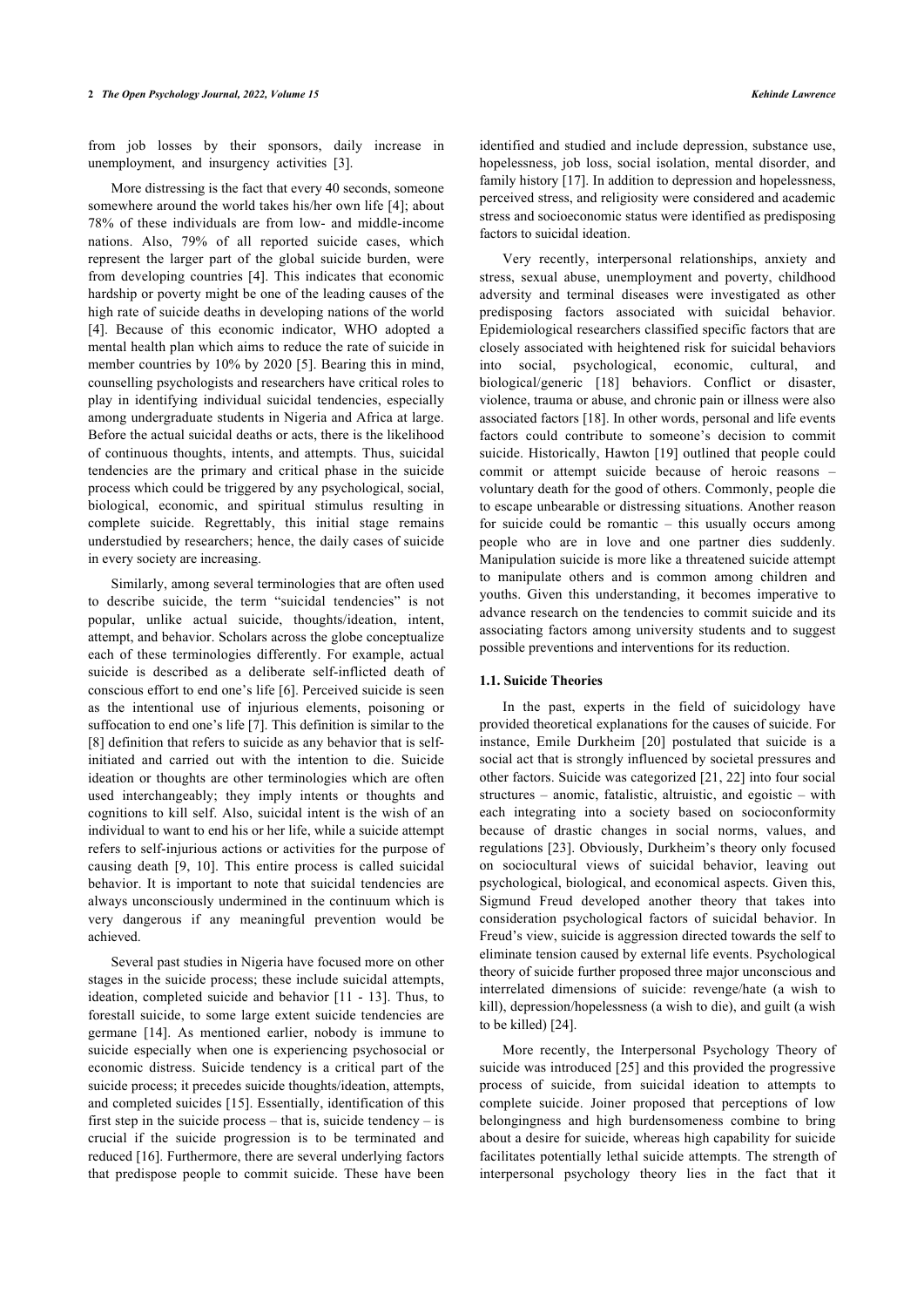recognized suicide progression, which is why it is popularly known as ideation-to-action theory[[26\]](#page-9-24). Similarly, the propounded Integrated Motivational-Volitional model, suggests that "defeat and entrapment are the primary drivers of suicidal ideation, and that acquired capability along with other factors (such as access to lethal means, planning, and impulsivity) explain the tendency to commit suicide"[[27\]](#page-9-25). Therefore, this study is based on the theoretical position of O'Connor, given that suicidal tendencies precede suicidal ideation, attempt, and complete suicide. Thus, in this study, it is believed that the desire to die is usually motivated by a myriad of reasons, including escaping a crisis or predicament that caused extreme or unbearable suffering. While the understanding of risk factors can help reduce the rate of suicide among youths, an understanding of the possible risk indicators that may be responsible for intolerant or unfulfilled needs causing a blocked psychache is therefore required. These risk indicators could be personal, psychological, or social factors [[28\]](#page-9-26). Based on the aforegoing, some psychosocial and personal risk factors were hypothesized to be associated with suicidal tendencies among undergraduate students in South West, Nigeria.

#### **1.2. Justification for the Study**

The number of reported cases of suicide in Nigeria in the last two years is disheartening. There were 42 recorded cases and could be many that were not reported, partly because of social stigmatization. More worrisome is the fact that 38% (16) of the cases happened in the South West part of the country. South reported eight cases, six from South East, five from North Central, four from North West, and the remaining three were from the North East. Similarly, 11 undergraduate students who may be depending on some forms of sponsorship are also victims. Efforts by past researchers on the rate of prevalence and associated factors of suicidal attempt, ideation, or behavior were quite commendable. However, up until now, limited research, if any, has focused on the initial or elementary stage in the suicide process; hence, the justification for this study.

#### **1.3. Aim of the Study**

o The focus of this study is to explore the risk factors associated with suicidal tendencies among undergraduate students in Southwest Nigeria. Specifically, the study will access the suicidal tendencies among undergraduate students in South West, Nigeria, and

o Determine the association between the following identified risk factors: alcoholism, hopelessness, depression, helplessness, self-worry, self-doubt and inefficacy, and suicidal tendencies among undergraduate students in South West, Nigeria.

## **2. METHODS**

The study adopted the quantitative research method, and the descriptive design of correlation type was employed. The study was conducted between July and September 2019, with undergraduate students from six federal and state-owned universities in South West Nigeria. Nigeria has a population of more than 2 000 million, with over 60% being youths. The country has six regions: North Central, North East, North West, South East, South, and South West where the study was conducted. Generically, South West comprises six states (Lagos, Ogun, Ondo, Osun, Oyo, and Ekiti). Adopting the multistage sampling methods, 350 students were sampled from each of the six states, totaling 2 100 students. The technique encompasses four stages of selection.

## **2.1. Measures**

The participants self-reported their demographics and completed the indicative factors as below.

#### *2.1.1. Suicidal thoughts and Behaviors*

The Modified Scale for Suicide Ideation (MSSI) [[29](#page-9-27)] is an 18-item measure of suicidal thoughts and behaviors. This study used 13 of the 18 items, omitting five items that were culturally irrelevant to the study's setting. Each item is on a five-point Likert response format ( $1 =$  never,  $5 =$  many times). Examples of the items were: "I think life is not worth living", and "I feel like there is no reason for me to continue to live". The MSSI internal consistency (Cronbach alpha) was .86 in the present study.

#### *2.1.2. Hopelessness*

The Beck Hopelessness Scale-Yoruba version (BHS-Y) [[30](#page-9-28)] comprises 20 items on negative beliefs and expectations about the future. For the purpose of this study, 12 of the items were adapted. Responses ranged from strongly disagree (1) to strongly agree (4). Some of the items are: "It is very unlikely that I will get any real satisfaction in the future", and "I can look forward to more good times than bad times". In the present study, the internal consistency of scores (Cronbach's alpha) was .92).

## *2.1.3. Alcoholism*

The Attitude Scale Towards Alcohol, Alcoholism and Alcoholics (EAFAAA) [\[31](#page-9-29)] includes 22 items on alcohol dependence originally, however, items with a correlation coefficient less than 0.30 were terminated during the pilot study. Only 11 items with a correlation coefficient above 0.31 were retained and adapted for use in the present study. Samples of the items are: "Using alcoholic beverages is something normal", and "Alcohol relaxes daily tensions". The response format ranged from  $1 = I$  totally disagree;  $2 = I$  disagree;  $3 =$ indifferent;  $4 = I$  agree, and  $5 = I$  totally agree. The internal consistency of scores from the EAFAA was .87 in the present study.

### *2.1.4. Depression*

The Beck Depression Inventory (BDI) [[32](#page-9-30)] comprises 21 items for measuring attitudes and symptoms of depression and 13 items were adopted for this study. The inventory scores on a four-point Likert scale ranging from 1 to 4 The internal consistency estimate of scores from the BDI was .69 in this study.

#### *2.1.5. Helplessness*

The Learned Helplessness Scale (LHS) [\[33](#page-9-31)] is a 20-item measure and scores on a 4-point Likert-type scale (1= Strongly disagree to  $4 =$  Strongly agree). Twelve of the items were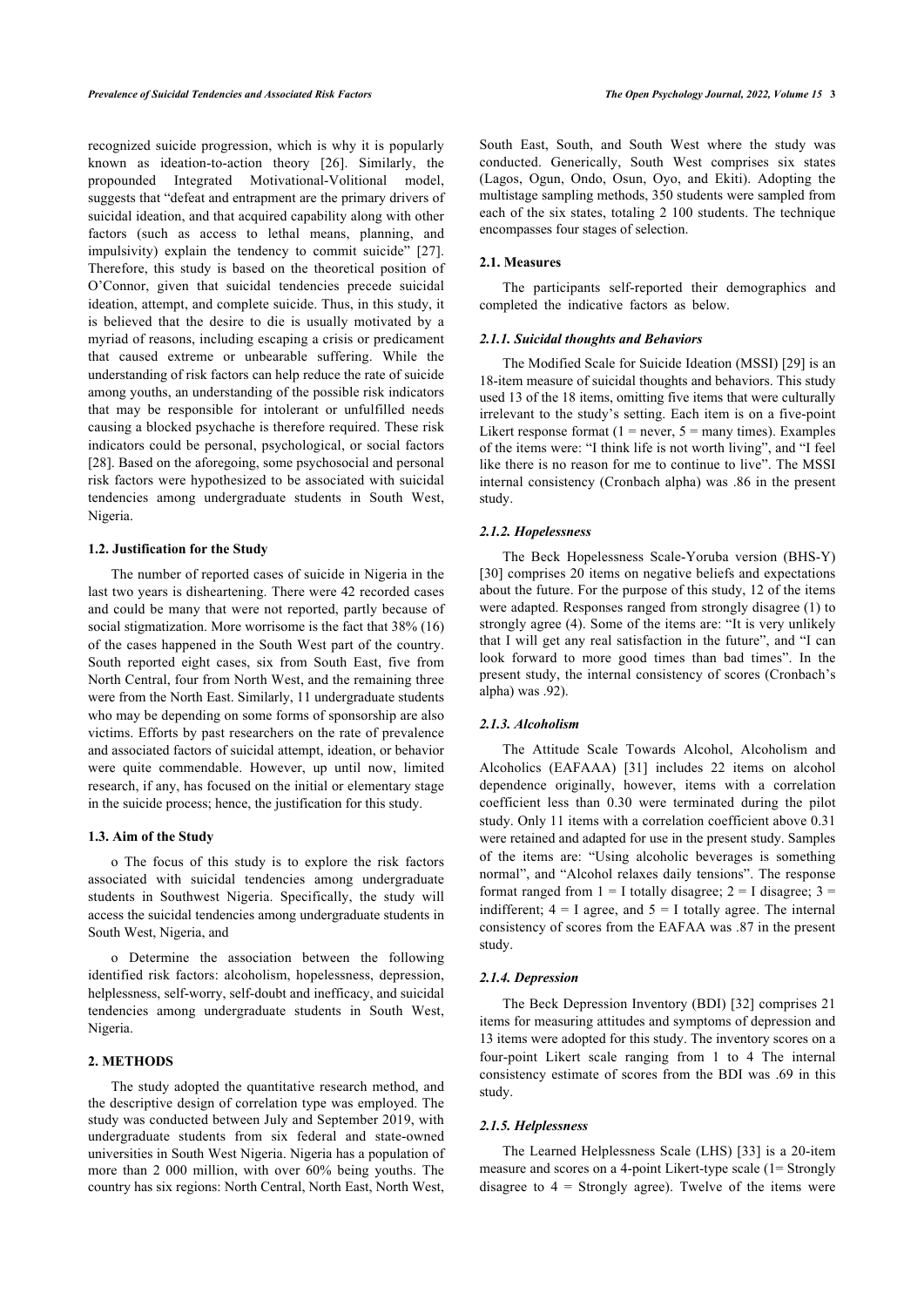adapted for this study. Examples of items are: "No matter how much energy I put into a task, I feel I have no control over the outcome", and "I do not try new tasks if I have failed similar tasks in the past". The Cronbach's alpha for the score from the LHS was 0.72 in the present study.

## *2.1.6. Self-Worry*

The Penn State Worry Questionnaire (PSWQ)[[34](#page-9-32)] comprises 16 items to measure the tendency for excessive worry. Items are on a four-point Likert response  $(0 = not at all)$ , to 4 = very much). Samples of the items include: "I notice that I have been worrying about things", "I worry all the time", and "My worries overwhelm me*"*. The Cronbach's alpha coefficient for scores from the PSWQ was .68.

#### *2.1.7. Self-Doubt*

The Subjective Overachievement Scale-Subscale (SOS-SD)[[35](#page-9-33)] comprises eight items and measures individual differences in self-doubt with regard to one's ability to achieve in life. Items are reverse scores on a five-point Likert scale  $(1 =$ very little self-doubt) to 5 (very high self-doubt). Examples of items are, "As I begin an important activity, I usually feel confident in the likely outcome", and "for me, avoiding failure has a greater emotional impact". In this study, the Cronbach's alpha reliability for the score from the SOS-SD was .68.

#### <span id="page-3-0"></span>*2.1.8. Low Self-Esteem*

Rosenberg Low Self-esteem Scale (RLSES)[[36](#page-9-34)] comprises ten items and measures self-esteem on a four-point Likert scale  $(1 =$  strongly disagree,  $4 =$  strongly agree). Examples of the items were: "I have a negative attitude toward myself", and "I feel that I am a person of no worth, not on an equal plane with anyone" The internal consistency of Cronbach's alpha of scores from the RLSES was .69.

## **2.2. Ethical Consideration**

<span id="page-3-1"></span>The International Guidelines for Ethical Review of Epidemiological Studies were observed and considered the issue of confidentiality and the protection rights of participants, such as invasion of privacy, protection from harm and the provision of emotional and practical support. The Ethics clearance was obtained from the Social Science and Humanities Research Ethics Committee (SSHREC), University of Ibadan, Nigeria with reference number (UI/SSHREC/2019/0022). While the written informed consent was obtained from the participants before the questionnaire was administered. Also, the researcher informed all the participants that their participation was voluntary, that anybody was free to decline his/her participation, and that no name was required on the questionnaire.

<span id="page-3-2"></span>The process of data collection lasted three months with the support of colleagues at the students' respective universities. Participation was open to all with no exception to gender, age, ethnicity, religion, and socioeconomic diversity. A total of 2 100 questionnaires were distributed and 2 000 were retrieved adequately completed. Thereafter, data were coded and fed into SPSS version 23 and was analysed.

A self-reported structured scale comprising suicidal tendencies, alcoholism, hopelessness, depression, helplessness, self-worry, self-doubt, and inefficacy was used for data collection. The scale was validated through a pilot study that involved 83 secondary school adolescents who were not participants in the study. Exploratory Factors Analysis was conducted to ascertain whether the items were a true measure of suicidal tendencies. This exploratory analysis was used to assess the construct validity of the scale using Principal Axis factoring with Varimax Rotation.

To satisfy the assumption on the factor structure and to assess factor validity to be sure of those factors that are associated with suicidal tendencies scale, Table **[1](#page-3-0)** shows the Kaiser-Mayer-Olkin Measure of sampling Adequacy of KMO = .396 and Bartlett's Test of Sphericity (Approx. Chi-Square = 2.2044,  $p<0.05$ ). This reveals that the sample size is adequate (KMO > .05). Moreover, the fitness of the scale, Bartlett's Test of Sphericity, was significant. This implies a good factorability potential. To "clean up" the model, a scree plot test was conducted to determine the number of factors to be retained in the scale.

#### **Table 1. Exploratory factor analysis.**

| Table: KMO and Bartlett's Test                  |                    |        |  |  |  |  |
|-------------------------------------------------|--------------------|--------|--|--|--|--|
| Kaiser-Mayer-Olkin Measure of sampling Adequacy |                    |        |  |  |  |  |
| Bartlett's Test of Sphericity                   | Approx. Chi-square | 2.2044 |  |  |  |  |
|                                                 | Df                 | 5995   |  |  |  |  |
|                                                 | Sig.               | .000   |  |  |  |  |

## **3. RESULTS**

Table**2** revealed that undergraduate students are 7.5% likely to commit suicide using logistic regression analysis of multinomial.

Of 2 100 sampled participants, in 2003 completed the questionnaires, of which 151 (7.5%) acknowledged that they have suicidal tendencies. The probability of the study participants' suicidal tendencies was 7.5% accurately correct.

|               | Table 2. Classification of suicidal tendencies among the |  |  |  |
|---------------|----------------------------------------------------------|--|--|--|
| participants. |                                                          |  |  |  |

|                                    |                           | <b>Table of Classification</b>        |                    |  |  |  |
|------------------------------------|---------------------------|---------------------------------------|--------------------|--|--|--|
| <b>Observed</b>                    | <b>Predicted</b>          |                                       |                    |  |  |  |
|                                    | No suicidal<br>tendencies | Yes, I have<br>suicidal<br>tendencies | Percent<br>Correct |  |  |  |
| No suicidal<br>tendencies          |                           | 18.52                                 | 92.5%              |  |  |  |
| Yes, I have suicidal<br>tendencies | 151                       |                                       | 7.5%               |  |  |  |
| Overall Percentage                 | $0.0\%$                   | 100.0%                                | 100%               |  |  |  |

#### **3.1. Risk Factors Associated with Suicidal Tendencies**

The result shows the significant associations between risk factors and suicidal tendencies among undergraduate students in southwest Nigeria.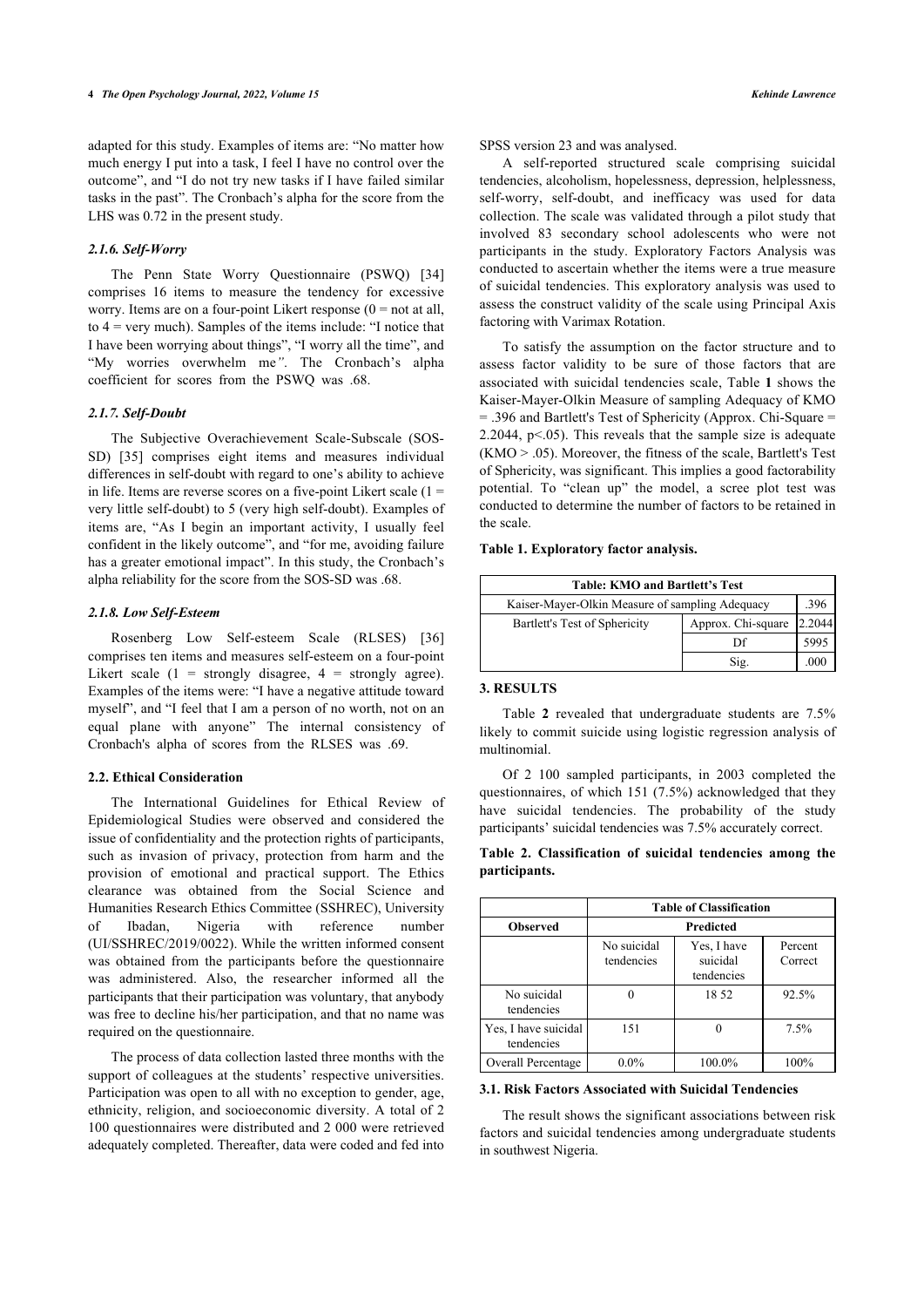| <b>Risk factors</b>            |               | No<br><b>Tendencies</b>       | <b>Suicidal</b><br>tendencies | Odd Ratio (95%CI)      | p-value |
|--------------------------------|---------------|-------------------------------|-------------------------------|------------------------|---------|
| Gender                         | Male          | 78 (3.9%)                     | $902(45.1\%)$                 | $1.04, (0.724 - 1.50)$ | .820    |
|                                | Female        | 73 (3.7%)                     | 947(47.4%)                    |                        |         |
| Age                            | 16-20years    | $8(.4\%)$                     | $132(6.6\%)$                  | $1.00, (.043 - 2.325)$ |         |
|                                | $21-25$ years | 135 (6.75%)                   | $1665(83.2\%)$                |                        | .990    |
|                                | Above 26      | $8(.4\%)$                     | 52 $(2.6\%)$                  |                        |         |
| <b>Alcohol</b>                 | Never         | $20(1\%)$                     | $0(0\%)$                      | $1.02(1.01-1.04)$      | .000    |
|                                | Occasionally  | 131 $(6.6\%)$                 | 651 (32.6%)                   |                        |         |
|                                | Regularly     | $0(0\%)$                      | 1198 (59.9%)                  |                        |         |
| <b>Helplessness</b>            | Helped        | 78 (3.9%)                     | 312 (15.6%)                   | $1.04(1.01-1.06)$      | .009    |
|                                | Helplessness  | 73 (3.7%)                     | $1537(76.9\%)$                |                        |         |
| <b>Depression</b>              | Not depressed | 58 (2.9%)                     | 216 (10.9%)                   | 985 (.960-1.01)        | .221    |
|                                | Depressed     | 93 (4.7%)                     | 1633(81.7%)                   |                        |         |
| <b>Hopeless</b>                | Hoped         | 40(2%)                        | 339 (16.95%)                  | 999 (.971-1.01)        | .942    |
|                                | Hopeless      | $111(5.5\%)$                  | 1520(75.5%)                   |                        |         |
| Self-worried                   | Not worried   | 61 $(3.1\%)$                  | 479 (23.9%)                   | $1.00$ (.988-1.02)     | .760    |
|                                | Worried       | $90(4.5\%)$                   | 1 370 (68.5%)                 |                        |         |
| Self-doubt                     | Not in doubt  | $81(4.1\%)$                   | $322(16.1\%)$                 | $1.00$ (.983-1.03)     | .711    |
|                                | Self-doubt    | 70 (3.5%)                     | 1527 (76.4%)                  |                        |         |
| Inefficacy                     | Efficacy      | $20(1\%)$                     | 60(3%)                        | $.991(.966-1.02)$      | .472    |
|                                | Inefficacy    | 131 (6.6%)                    | 1789 (89.5%)                  |                        |         |
| Model <i>χ</i> 2 PseudoR2<br>n |               | 21.69, $p<.05$<br>.02<br>2100 |                               |                        |         |

|  |  |  | Table 3. Summary of logistic regression showing risk factors associated with suicidal tendencies. |  |
|--|--|--|---------------------------------------------------------------------------------------------------|--|
|  |  |  |                                                                                                   |  |

Note: The dependent variable in this analysis is coded so that  $0 =$  no suicide tendencies and  $1 =$  I have suicide tendencies.

Table3 revealed that alcoholism ( $OR = 1.02$ ,  $95\%$  CI  ${1.01-1.04}$  and helplessness (OR = 1.04, 95% CI {1.01–1.06}) had strongest associations with suicidal tendencies ( $p < 0.05$ ), while depression (OR = .985, 95% CI  $\{.960-1.01\}$ , hopelessness (OR = .999, 95% CI  $\{.971-1.01\}$ ),

self-worry (OR = 1.00, 95% CI {.988–1.02}), self-doubt  $(OR = 1.00, 95\% \text{ CI } \{.983-1.03\}$ 

inefficacy (OR = .991, 95% CI  $\{.966-1.02\}$ ), age (OR = 1.00, 95% CI {.043–2.325}) and gender

 $(OR = 1.04, 95\% \text{ CI } \{.724-1.50\})$  reported weak association with suicidal tendencies ( $p > 0.05$ ). The characteristics of the risk factors revealed that 78 (3.9%) males and 73 (3.7%) females had no suicidal tendencies, while 902  $(45.1\%)$  males and  $947$   $(47.4\%)$  females had suicidal tendencies. Of those, 8 participants aged 16 to 20 years (.4%), 135 participants aged 21 to 25 years (6.75%), and 8 participants above 26 years (.4%) had no suicidal tendencies, while 132 participants aged 16 to 20 years  $(6.6\%)$ , 1 665 participants aged 21 to 25 years (83.2%) and 52 participants above the age of 26 (2.6%) had suicidal tendencies. Only 20 (1%) of the participants had never drunk alcohol with no suicidal tendencies; 131 (6.6%) drink alcohol occasionally with no suicidal tendencies, and no participants drink alcohol regularly with no suicidal tendencies. Also, participants who never drink alcohol had suicidal tendencies, 651 (32.6%) who drink alcohol occasionally had suicidal tendencies, while most of the participants, 1 198 (59.9%), drink alcohol regularly and reported suicidal tendencies.

Similarly, helplessness revealed that 78 (3.9%) were helped with no suicidal tendencies, 73 (3.7%) suffered helplessness with no suicidal tendencies, while 312 (15.6%) were helped with suicidal tendencies and 1 537 (76.9%) suffered helplessness with suicidal tendencies. Depression shows that 58 (2.9%) were not depressed and had no suicidal tendencies, 93 (4.67%) were depressed with no suicidal tendencies, 216 (10.8%) were not depressed but had suicidal tendencies, while 1 633 (81.65%) were depressed and had suicidal tendencies.

*Hopeless:* 40 (2%) were not hopeless with no suicidal tendencies; 111 (5.5%) were hopeless with no suicidal tendencies; 339 (16.95%) were not hopeless, with suicidal tendencies, and 1 510 (75.5%) were hopeless with suicidal tendencies.

*Self-worried:* 61 (3.1%) were not worried about no suicidal tendencies; 90 (3.5%) were self-worried yet had no suicidal tendencies; 479 (23.9%) were not self-worried, but had suicidal tendencies, and 1 370 (68.5%) were self-worried and reported suicidal tendencies.

*Self-doubt:* 81 (4.1%) had no self-doubt with no suicidal tendencies; 70 (3.5%) were in self-doubt with no suicidal tendencies; 322 (16.1%) were not in self-doubt but had suicidal tendencies, while 1 527 (76.4%) were in self-doubt and had suicidal tendencies.

*Inefficacy:* 20 (1%) had self-efficacy and no suicidal tendencies; 131 (6.6%) had self-efficacy and no suicidal tendencies; 60 (3%) suffered inefficacy with suicidal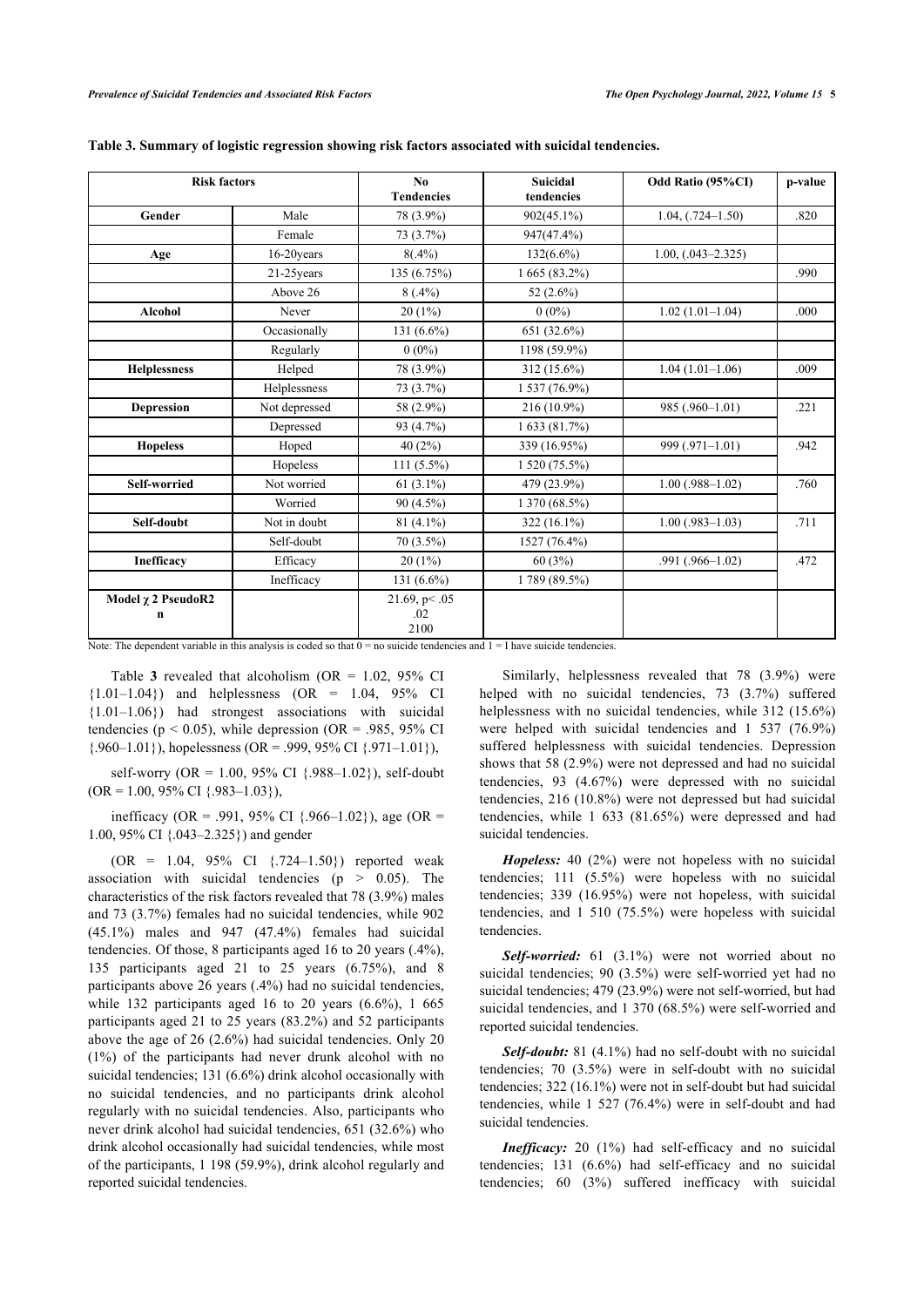tendencies, and 1 789 (89.5%) suffered inefficacy with suicidal tendencies.

## **4. DISCUSSION**

This study advances scholarly understanding of some risk factors that are associated with suicidal tendencies among undergraduate students in southwest Nigeria. The finding demonstrates that the sampled participants had low tendencies to commit suicide. Suicidal thoughts and behaviors happen more often than complete suicide and as a precursor to suicide. It is important to understand the baseline behavior – otherwise called suicidal tendencies – to determine the possibility of suicide among youths of non-Western cultures, such as those in universities across the six states of southwest Nigeria. As mentioned, suicidal tendencies comprise the primary and critical phases in the suicide process which, when triggered by some past trauma experiences coupled with present pressure, often possibly increases the risk of poor reaction to stressors, thereby predisposing its victims to suicidal ideation and behaviors. As revealed in this study, a small proportion of undergraduate students have suicidal tendencies and perhaps suicide might be avoided if perceived common risk factors are not ignored. This finding substantiates past studies [\[37](#page-9-35) - [39](#page-9-36)] where a high rate of suicidal ideation was found.

Furthermore, of the nine risk factors considered in this study, only alcoholism and helplessness reported a strong and significant association with suicide tendencies, while factors such as gender, age, depression, hopeless, self-worried, selfdoubt, and inefficacy had a weak and non-significant association with suicidal tendencies in this study. The significant contribution of alcoholism to suicidal tendencies may be reflective of the fact that undergraduate students are in their youthful stage when exploration is a common characteristic. Hence, alcohol consumption is sometimes used as a coping strategy. However, too much alcohol could be an indication of suicidal tendencies. Additionally, helplessness was found to have a strong association with suicidal tendencies in this study, which might be explained by higher levels of cultural bonding and family support – known as a collectivist culture – that is gradually going into extinction in Africa. In the Yorùbá-speaking culture where the study was conducted, providing support for those in need is a charitable character inherent in individuals and families as useful members of the society [\[40](#page-9-37)]. Surprisingly, this study found no evidence of association of several well-established suicide risk factors, such as depression hopelessness, self-worry, self-doubt, and inefficacy. However, this finding is consistent with previous research [\[41,](#page-9-38) [42\]](#page-10-0) that found that these factors appear to be associated with suicide attempts because they are associated with the process of suicidal behavior and could trigger suicidal thoughts. This explains the fact that suicidal tendencies are dormant risk factors that could be activated early by factors such as alcoholism and hopelessness.

#### **RECOMMENDATIONS AND CONCLUSION**

This study demonstrates that suicidal tendencies prevail slightly among university students, with self-doubt and helplessness found to have strong association with suicidal tendencies among undergraduate students in South West Nigeria. Therefore, the outcome of this study could assist mental health, public health, counselling psychologists, psychiatrists, as well as other medical professionals in developing protective factors and strategies for suicide prevention, relevant to university students. This would enhance self-identity and purpose in life as they go through several challenges that may post a threat to their future goals and achievements. Based on these findings, it is suggested that counselling psychologists, public health providers and policymakers should give urgent attention to the issue of suicide among university students by creating regular awareness on issues of suicide across universities in Nigeria. Also, effective suicide prevention strategies – that could include but not be limited to social support – should be developed to achieve the global World Health Organisation strategic plan of preventing suicide. In other words, suicide risk mitigation interventions that build on school/social support would add to resilient living in these collectivist cultures young people. There is a need to introduce suicidal prevention education into the university curriculum as a way of containing the prevalence of suicide among adolescents and youths.

#### **LIMITATIONS AND FUTURE SCOPE OF RESEARCH**

This intellectual piece is not without limitations. First, this study only considered university students, whereas there are some youths who might have graduated several years previously and are still without jobs; they may be frustrated and thinking of committing suicide. Secondly, given several studies that have predicted many risk factors associated with suicide, future research could consider quasi-experimental study which could help prevent suicidal behavior. This suggests that future researchers should focus more on preventive measures by giving attention to other psychosocial and personal risk indicators.

## **ETHICS APPROVAL AND CONSENT TO PARTICIPATE**

The Ethics clearance was obtained from the Social Science and Humanities Research Ethics Committee (SSHREC), University of Ibadan, Nigeria with reference number (UI/SSHREC/2019/0022).

#### **HUMAN AND ANIMAL RIGHTS**

No Animals were used in this research. All human research procedures were followed in accordance with the ethical standards of the committee responsible for human experimentation (institutional and national), and with the Helsinki Declaration of 1975, as revised in 2013.

# **CONSENT FOR PUBLICATION**

Written informed consent was obtained from the participants .

# **AVAILABILITY OF DATA AND MATERIALS**

Not applicable.

#### **FUNDING**

None.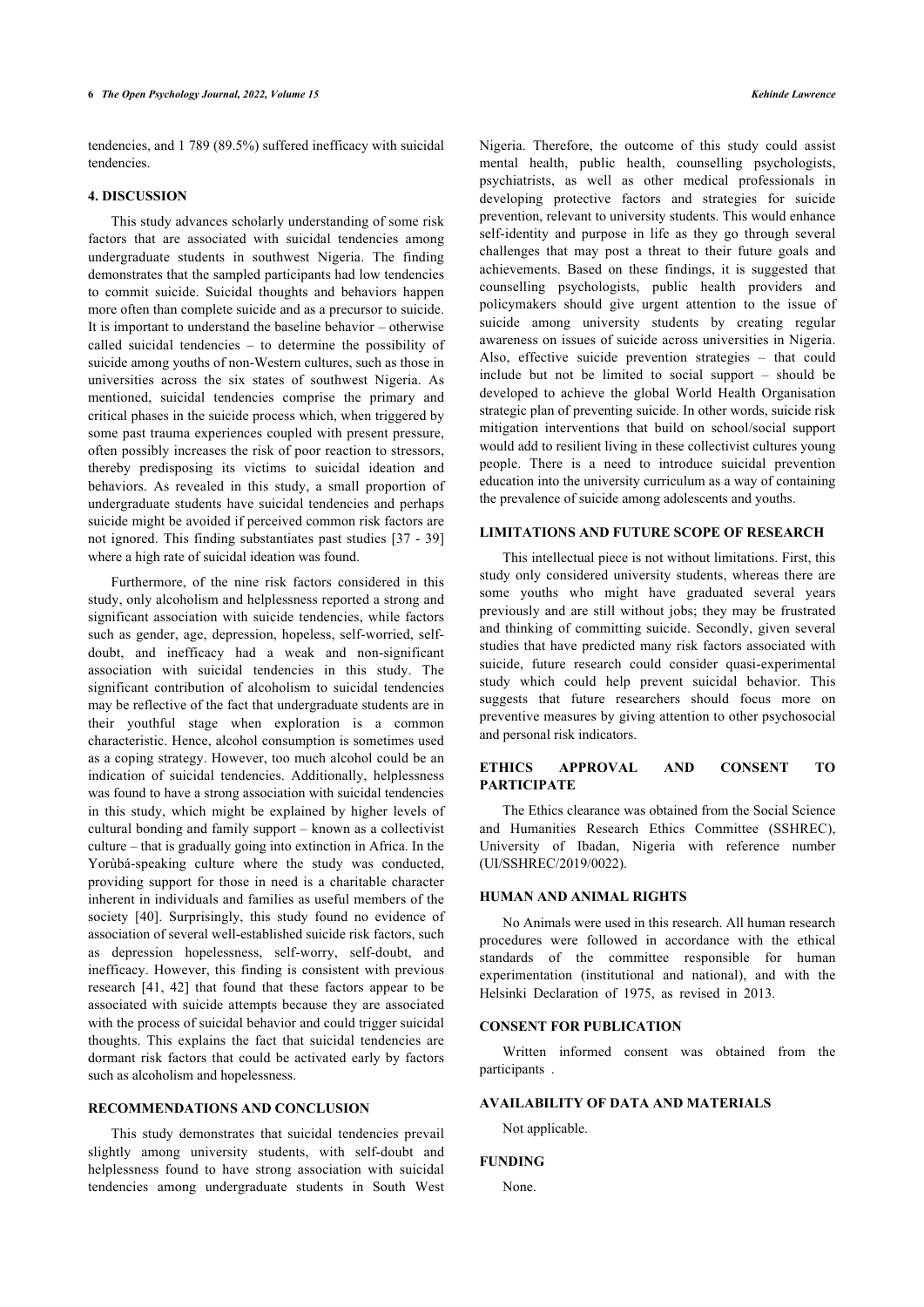# **CONFLICT OF INTEREST**

The author declares no conflict of interest financial or otherwise.

# **ACKNOWLEDGEMENTS**

Declared none.

# **APPENDIX**

Dear Respondents,

This questionnaire is designed basically for research purpose. It seeks to know the characteristics, intensity and pervasiveness of suicidal tendencies in adolescents. It also aims to assess the risk of later suicide attempt in individual adolescents who have thoughts, plans, and wishes to commit suicide. All, information provided would be treated confidentially. Please, be honest in your Responses.

# **Section A**

#### **Demographic Information**

1 Age: ………….

2 Gender: Male () and Female ()

- 3 Position in the family……………………………….
- 4 Religion …………………………………
- 5 Type of Family: Monogamy () and Polygamy ()

#### **Section B**

Modified Scale for Suicide Ideation (MSSI by Miller, INorman, Bishop & Dow, 1986).

Please indicate by ticking  $(V)$  the item that best describe your state of emotion: TA=totally Agree, A=Agree, D= Disagree TD= Totally Disagree

|                | <b>Statement</b>                                                                  | <b>TA</b> | A | D | TD |
|----------------|-----------------------------------------------------------------------------------|-----------|---|---|----|
|                | I think life is not worth living                                                  |           |   |   |    |
| $\overline{2}$ | I feel like there is no reason for me to continue to live                         |           |   |   |    |
| 3              | Sometimes I feel like killing myself                                              |           |   |   |    |
| 4              | I often time enjoy talking about death                                            |           |   |   |    |
| 5              | I always think that things are too bad to share with people around me             |           |   |   |    |
| 6              | Committing suicide is to push others                                              |           |   |   |    |
|                | I feel if I die, people and things will be better off                             |           |   |   |    |
| 8              | I feel it would be less painful to die than to keep living the way things are now |           |   |   |    |
| 9              | Nothing seems to go well for me                                                   |           |   |   |    |
| 10             | I feel there are much I can do by myself which will be worthwide                  |           |   |   |    |
| 11             | I think many people would be pained if I die                                      |           |   |   |    |
| 12             | After all, I am the owner of my life therefore I can do anything I like with it   |           |   |   |    |
| 13             | I feel many people care for me deeply                                             |           |   |   |    |

#### **Hopelessness**

The Beck Hopelessness Scale-Yoruba version (BHS-Y) by Aloba, Akinsulore, Mapayi, Oloniniyi, Mosaku, Alimi & Esan (2015). Please indicate by ticking  $(J)$  the item that best describe you where: SA=Strongly Agree, A=Agree, D= Disagree SD= Strongly Disagree

|    | <b>Statement</b>                                                                                                  | <b>SA</b> | A | D | <b>SD</b> |
|----|-------------------------------------------------------------------------------------------------------------------|-----------|---|---|-----------|
|    | It is very unlikely that I will get any real satisfaction in the future                                           |           |   |   |           |
| 2  | I have great faith in the future.                                                                                 |           |   |   |           |
| 3  | My past experiences have prepared me well for the future                                                          |           |   |   |           |
| 4  | I don't expect to get what I really want                                                                          |           |   |   |           |
| 5  | I just can't get the breaks, and there is no reason I will in the future                                          |           |   |   |           |
| 6  | The future seems vague and uncertain to me.                                                                       |           |   |   |           |
| 7  | I happen to be particularly lucky, and I expect to get more of the good things in life than<br>the average person |           |   |   |           |
| 8  | I can look forward to more good times than bad times                                                              |           |   |   |           |
| 9  | There is no use in really trying to get anything I want because I probably won't get it                           |           |   |   |           |
| 10 | When things are going badly, I am helped by knowing they cannot stay that way forever                             |           |   |   |           |
| 11 | All I can see ahead of me is unpleasantness rather than pleasantness.                                             |           |   |   |           |
| 12 | When I look ahead to the future, I expect that I will be happier than now.                                        |           |   |   |           |

#### **Alcoholism**

The Attitude Scale Towards Alcohol, Alcoholism and

Alcoholics (EAFAAA). Please indicate by ticking  $(\checkmark)$  the item that best describe you where: SA=Strongly Agree, A=Agree, D= Disagree SD= Strongly Disagree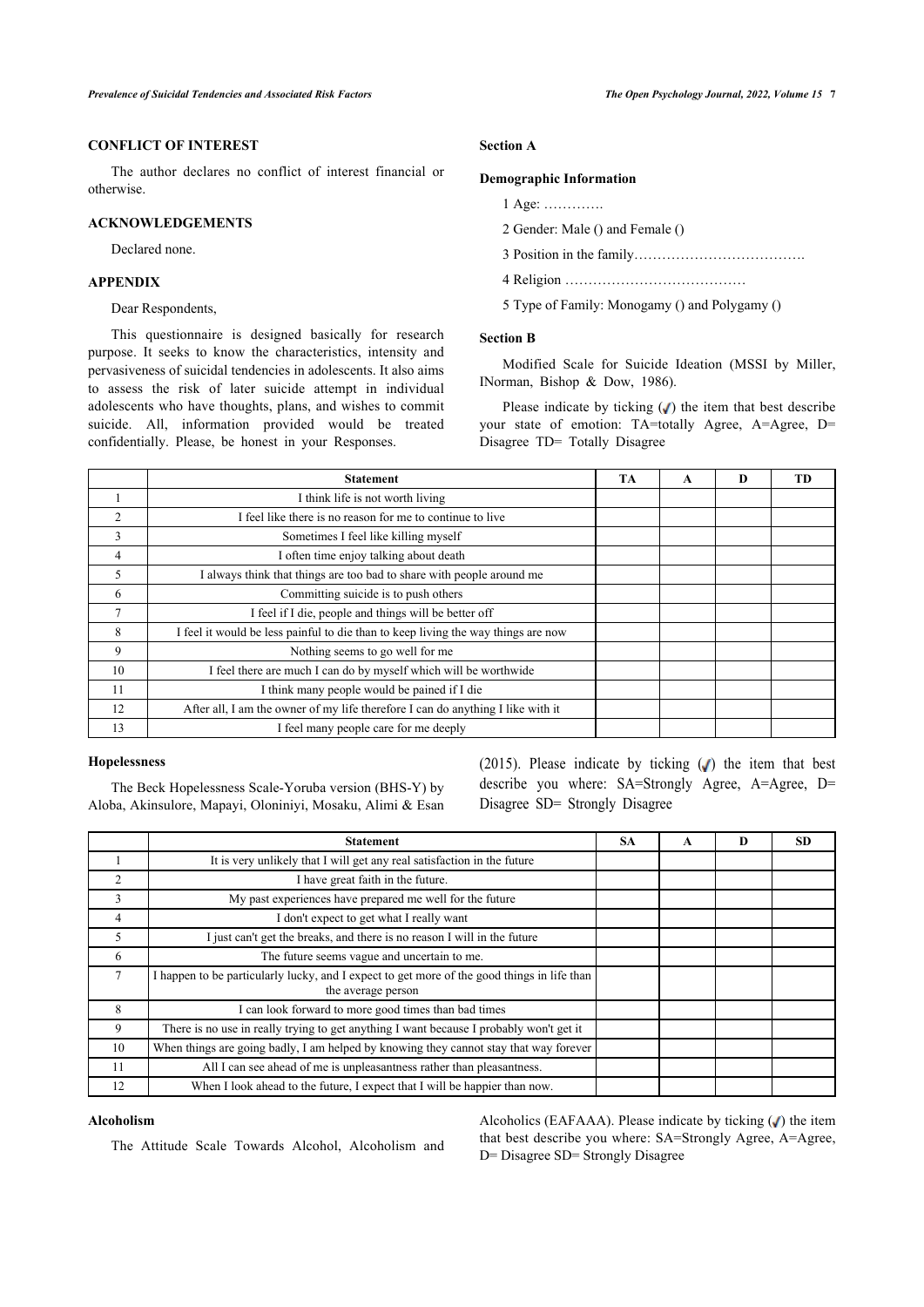# *The Open Psychology Journal, 2022, Volume 15 Kehinde Lawrence*

| S/n | <b>Statements</b>                                                     | <b>SA</b> | A | D | <b>SD</b> |
|-----|-----------------------------------------------------------------------|-----------|---|---|-----------|
|     | I believe people can drink and still be able to control themselves    |           |   |   |           |
|     | Small doses of alcohol can cause dependence                           |           |   |   |           |
| 3   | I think that having a shot of whisky is considered social drinking    |           |   |   |           |
| 4   | Alcohol relaxes daily tensions                                        |           |   |   |           |
| 5   | I drink whenever I am upset and stressed up                           |           |   |   |           |
| 6   | I think moderate drinking of alcohol is good for the body             |           |   |   |           |
|     | Any amount of drinking will make the person dependent                 |           |   |   |           |
| 8   | I think that people who use alcohol are fleeing from some problem     |           |   |   |           |
| 9   | I also sometimes drink alcohol to escape life pressure                |           |   |   |           |
| 10  | Using alcoholic beverages is something normal                         |           |   |   |           |
|     | I think that people have the right to drink alcohol if they choose to |           |   |   |           |

**Source:** Adapted From - São Paulo, SP (2010)

## **Depression**

The Beck Depression Inventory (BDI). Please indicate by

ticking  $\left(\right)$  the item that best describe you where: SA=Strongly Agree, A=Agree, D= Disagree SD= Strongly Disagree

|                | <b>Statement</b>                                                                | <b>SA</b> | $\mathbf{A}$ | D | <b>SD</b> |
|----------------|---------------------------------------------------------------------------------|-----------|--------------|---|-----------|
|                | I am so sad and unhappy that I can't stand it                                   |           |              |   |           |
| $\overline{2}$ | I feel the future is hopeless and that things cannot improve                    |           |              |   |           |
| 3              | I feel I am a complete failure as a person.                                     |           |              |   |           |
| 4              | I am dissatisfied or bored with everything                                      |           |              |   |           |
| 5              | I feel guilty all of the time                                                   |           |              |   |           |
| 6              | I feel I am being punished.                                                     |           |              |   |           |
| $\overline{7}$ | I hate myself                                                                   |           |              |   |           |
| 8              | I blame myself for everything bad that happens.                                 |           |              |   |           |
| 9              | I feel irritated all the time                                                   |           |              |   |           |
| 10             | I have lost all of my interest in other people.                                 |           |              |   |           |
| 11             | I don't cry any more than usual.                                                |           |              |   |           |
| 12             | I make decisions about as well as I ever could.                                 |           |              |   |           |
| 13             | I believe that I look ugly                                                      |           |              |   |           |
| 14             | I can't do any work at all.                                                     |           |              |   |           |
| 15             | I wake up several hours earlier than I used to and cannot get back to sleep     |           |              |   |           |
| 17             | I have no appetite at all anymore                                               |           |              |   |           |
| 18             | I am so worried about my physical problems that I cannot think of anything else |           |              |   |           |
| 19             | I am too tired to do anything                                                   |           |              |   |           |
| 20             | I would kill myself if I had the chance                                         |           |              |   |           |
| 21             | I have lost more than fifteen pounds                                            |           |              |   |           |

# **Helplessness**

The Learned Helplessness Scale (LHS) by Seligman

(1975). Please indicate by ticking  $\sqrt{ }$ ) the item that best describe you where: SA=Strongly Agree, A=Agree, D= Disagree SD= Strongly Disagree

|    | <b>Statement</b>                                                                       | <b>SA</b> | A | D | SD |
|----|----------------------------------------------------------------------------------------|-----------|---|---|----|
|    | No matter how much energy I put into a task, I feel I have no control over the outcome |           |   |   |    |
|    | I do not try a new task if I have failed similar tasks in the past                     |           |   |   |    |
| 3  | I feel completing a task successfully is probably by lucky                             |           |   |   |    |
| 4  | I feel other people have more control over their success and/or failure than I do      |           |   |   |    |
|    | When I perform poorly it is because I don't have the ability to perform better         |           |   |   |    |
| 6  | I feel that my success reflects chance, not my ability                                 |           |   |   |    |
|    | My behaviour does not seem to be influenced by the success of my peer group            |           |   |   |    |
| 8  | No matter how hard I try, things never seem to work out the way I want them to         |           |   |   |    |
| 9  | I do not try a new task if I have failed similar tasks in the past                     |           |   |   |    |
| 10 | I do not accept a task that I do not think I will succeed in                           |           |   |   |    |
| 11 | I am unsuccessful at most tasks I try                                                  |           |   |   |    |
| 12 | am unable to reach my goals in life                                                    |           |   |   |    |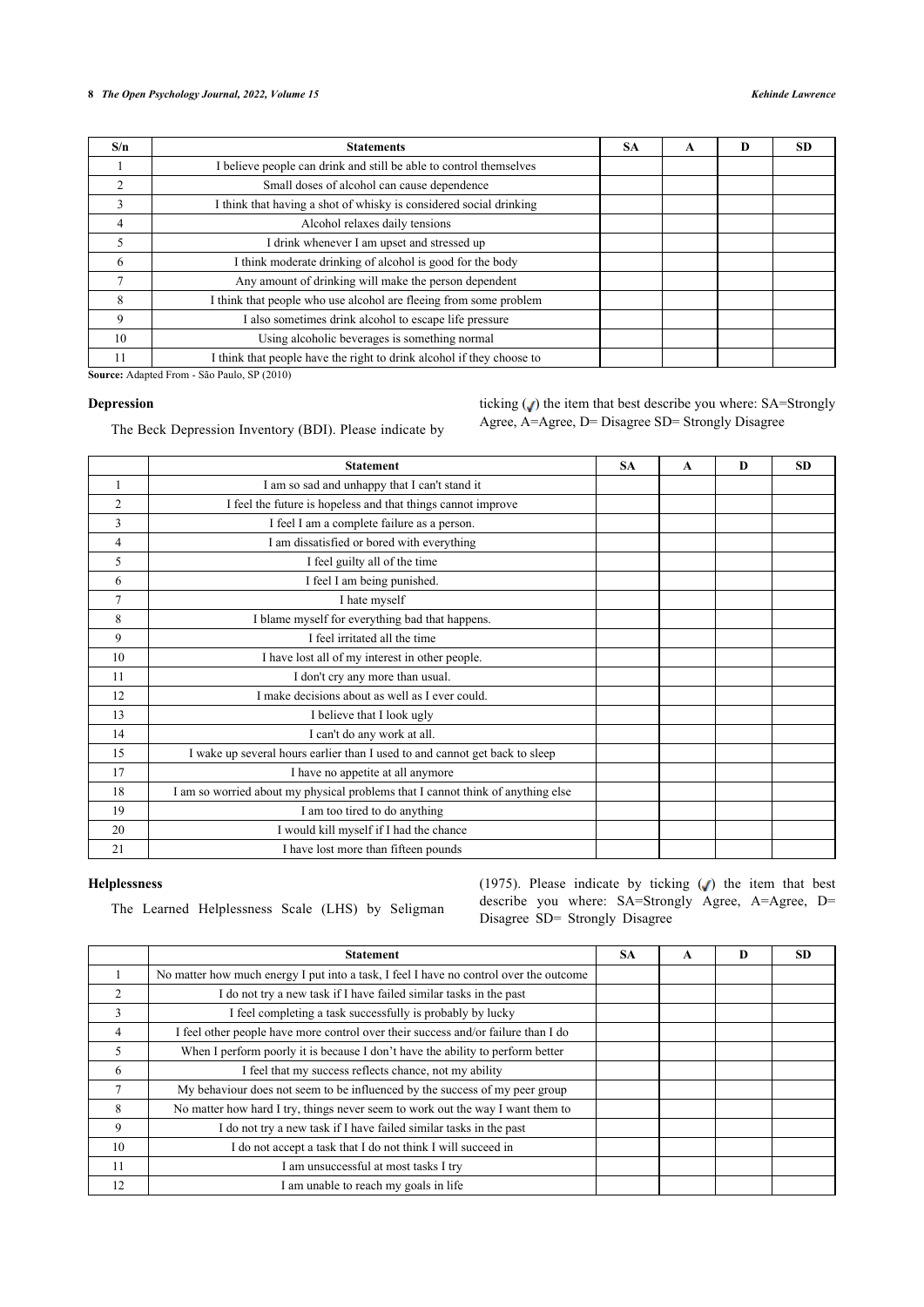(1975). Please indicate by ticking  $\binom{ }{ }$  the item that best describe you where: 1= not at all, 2=rarely of me, 3= somewhat

of me 4=often like me and 5= Very much like me

# **Self-Worry**

The Penn State Worry Questionnaire (PSWQ) by Seligman

| <b>Statement</b>                                                                     | 2 | 3 | 4 | 5 |
|--------------------------------------------------------------------------------------|---|---|---|---|
| If I don't have enough time to do everything, I don't worry about it                 |   |   |   |   |
| My worries overwhelm me                                                              |   |   |   |   |
| I don't tend to worry about things                                                   |   |   |   |   |
| Many situations make me worry                                                        |   |   |   |   |
| I know I should not worry about things, but I just cannot help it                    |   |   |   |   |
| When I am under pressure I worry a lot                                               |   |   |   |   |
| I am always worrying about something                                                 |   |   |   |   |
| I find it easy to dismiss worrisome thoughts                                         |   |   |   |   |
| As soon as I finish one task, I start to worry about everything else I have to do    |   |   |   |   |
| I never worry about anything                                                         |   |   |   |   |
| When there is nothing more I can do about a concern, I do not worry about it anymore |   |   |   |   |
| I have been a worrier all my life                                                    |   |   |   |   |
| I notice that I have been worrying about things                                      |   |   |   |   |
| Once I start worrying, I cannot stop                                                 |   |   |   |   |
| I worry all the time                                                                 |   |   |   |   |
| I worry about projects until they are all done                                       |   |   |   |   |
|                                                                                      |   |   |   |   |

**Source:** Adapted from Penny State Worry Questionnaire. Behaviour Research and Therapy, 28, 487-495. Reprinted with permission from Elsevier Science and T.D. Borkovec, Ph.D.

# **Self-Doubt**

The Penn State Worry Questionnaire (PSWQ) by Seligman (1975). Please indicate by ticking  $(J)$  the item that best describe you where: 1=very little self-doubt; 2=somewhat in self-doubt;  $3$ =not sure;  $4$ = often in self-doubt;  $5$  =very high self-doubt

|                | <b>Statement</b>                                                                                                                                         |  |  |  |
|----------------|----------------------------------------------------------------------------------------------------------------------------------------------------------|--|--|--|
|                | when engaged in an important task, most of my thoughts turn to bad things that might<br>happen $(e.g., failing)$ than to good                            |  |  |  |
| $\mathcal{D}$  | For me, avoiding failure has a greater emotional impact $(e.g.,)$ sense of relief) than the<br>emotional impact of achieving success (e.g., joy, pride). |  |  |  |
| 3              | More often than not I feel unsure of my abilities.                                                                                                       |  |  |  |
| $\overline{4}$ | sometimes find myself wondering if I have the ability to succeed at important<br>activities.                                                             |  |  |  |
| 5              | I often wish that I felt more certain of my strengths and weaknesses                                                                                     |  |  |  |
| 6              | As I begin an important activity, I usually feel confident in my ability                                                                                 |  |  |  |
|                | Sometimes I feel that I don't know why I have succeeded at something                                                                                     |  |  |  |
| 8              | As I begin an important activity, I usually feel confident in the likely outcome                                                                         |  |  |  |
| 9              |                                                                                                                                                          |  |  |  |

**Source:** Adapted from Penny

# **Low Self-Esteem**

Rosenberg Low Self-esteem Scale (RLSES). Please

indicate by ticking  $(J)$  the item that best describe you where: SA=Strongly Agree, A=Agree, D= Disagree SD= Strongly Disagree

|   | <b>Statement</b>                                                          | <b>SA</b> | A | D | <b>SD</b> |
|---|---------------------------------------------------------------------------|-----------|---|---|-----------|
|   | On the whole, I am satisfied with myself                                  |           |   |   |           |
|   | At times, I think I am no good at all                                     |           |   |   |           |
|   | I feel that I have a number of good qualities                             |           |   |   |           |
|   | I am able to do things as well as most other people                       |           |   |   |           |
|   | I feel I do not have much to be proud of                                  |           |   |   |           |
| 6 | I certainly feel useless at times                                         |           |   |   |           |
|   | I feel that I'm a person of worth, at least on an equal plane with others |           |   |   |           |
| 8 | I wish I could have more respect for myself                               |           |   |   |           |
|   | All in all, I am inclined to feel that I am a failure                     |           |   |   |           |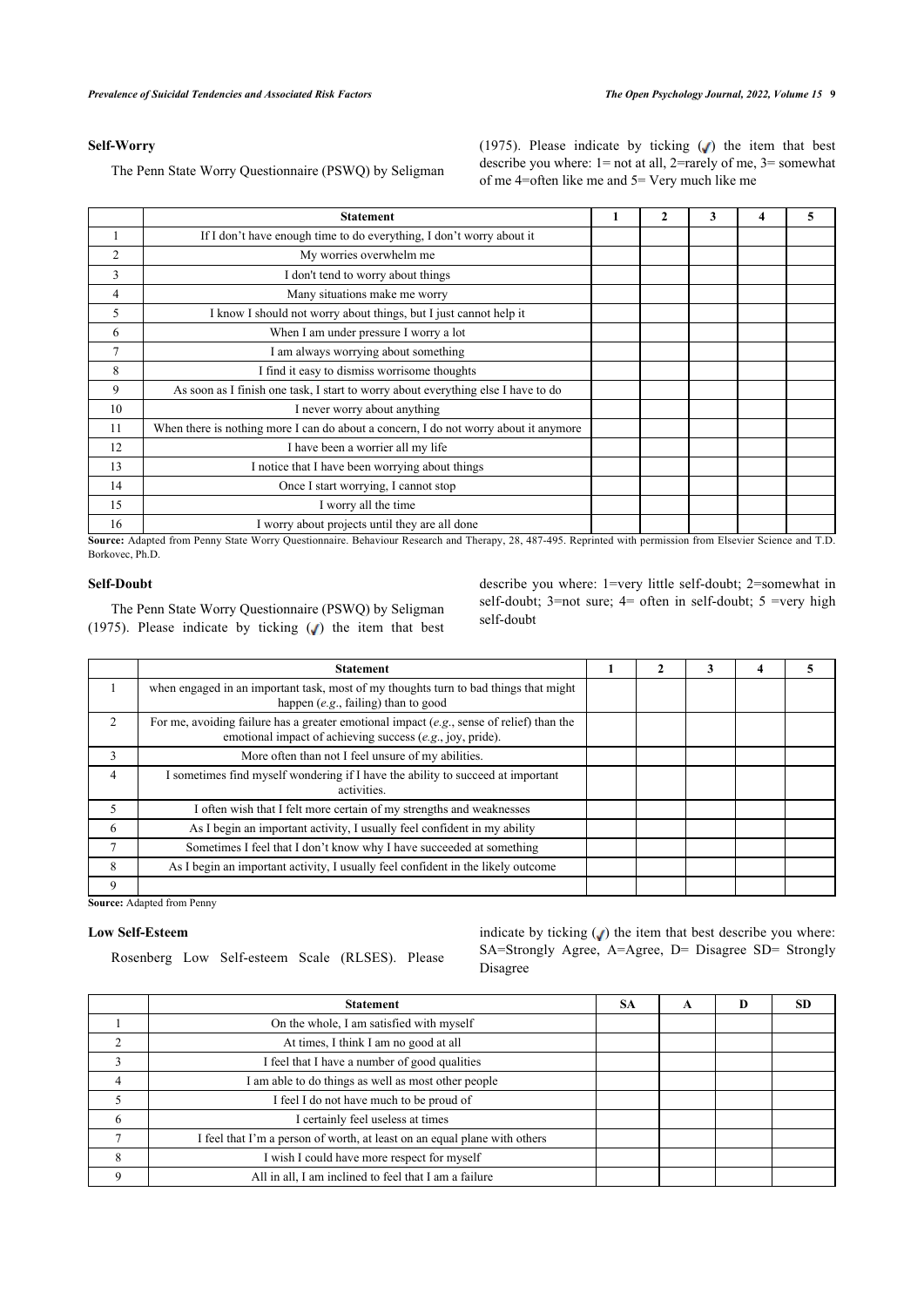| temen                                                  | 5A | . . | oτ<br>ЮU |
|--------------------------------------------------------|----|-----|----------|
| titude toward myself.<br>ve att:<br>1 take<br>oositive |    |     |          |

**Source:** Adapted from Rosenberg, M. (1965). Society and the adolescent self-image. Princeton, NJ: Princeton University Press

#### <span id="page-9-21"></span><span id="page-9-0"></span>**REFERENCES**

*contd.....*

- [1] World Health Organization. Preventing suicide: A resource for media professionals 2017. Available from: [http://www.who. int/mental](http://www.who.int/mental_health/suicideprevention/resource_booklet_2017/en/) [\\_health/suicideprevention/resource\\_booklet\\_2017/en/](http://www.who.int/mental_health/suicideprevention/resource_booklet_2017/en/)
- <span id="page-9-22"></span><span id="page-9-1"></span>[2] Fidelis Mac-Leva. Preventing suicide: A resource for media professionals 2019.
- <span id="page-9-2"></span>[3] Lawal O. Haruna I, Usman US. Students top list as 42 Nigerians commit suicide in six months dailies Sunday Trust June 2019. [https://scholarworks.gsu.edu/communication\\_theses/120](https://scholarworks.gsu.edu/communication_theses/120)
- <span id="page-9-23"></span><span id="page-9-3"></span>[4] World Health Organization. World health statistics 2018. Available from: [http://apps.who.int/iris/bitstream/handle/10665/255336/97892](http://apps.who.int/iris/bitstream/handle/10665/255336/9789241565486-eng.pdf) [41565486- eng.pdf](http://apps.who.int/iris/bitstream/handle/10665/255336/9789241565486-eng.pdf)
- <span id="page-9-24"></span><span id="page-9-4"></span>[5] Babalola EO. Preventing suicide: An urgent imperative. Ife Psychologia 2017; 25(2): 294-9. Available from: [https://journals](https://journals.co.za/docserver/fulltext/ifepsyc_v25_n2_a23.pdf?expires=157181830) [.co.za/docserver/fulltext/ifepsyc\\_v25\\_n2\\_a23.pdf?expires=157181830](https://journals.co.za/docserver/fulltext/ifepsyc_v25_n2_a23.pdf?expires=157181830)
- <span id="page-9-25"></span><span id="page-9-5"></span>[6] Brown AR. Suicide solutions? Popular Music History 2011; 6(1) [\[http://dx.doi.org/10.1558/pomh.v6i1/2.19\]](http://dx.doi.org/10.1558/pomh.v6i1/2.19)
- <span id="page-9-6"></span>[7] O'Carroll PW, Berman AL, Maris RW, Moscicki EK, Tanney BL, Silverman MM. Beyond the Tower of Babel: A nomenclature for suicidology. Suicide Life Threat Behav 1996; 26(3): 237-52. [\[http://dx.doi.org/10.1111/j.1943-278X.1996.tb00609.x\]](http://dx.doi.org/10.1111/j.1943-278X.1996.tb00609.x) [PMID: [8897663](http://www.ncbi.nlm.nih.gov/pubmed/8897663)]
- <span id="page-9-26"></span><span id="page-9-7"></span>[8] DeLeo D, Bille-Brahe U, Kerkhof A, Schmidtke A, Eds. (Eds) Suicidal behaviour: Theories and research findings Hogrefe Publishing. 2004.
- <span id="page-9-27"></span><span id="page-9-8"></span>[9] Mazza JJ. Youth Suicidal Behaviour: A Crisis in Need of Attention. 2006.
- <span id="page-9-28"></span><span id="page-9-9"></span>[10] Miller DN, Eckert TL, Mazza II, Suicide prevention programs in the schools: A review and public health perspective.Database of Abstracts of Reviews of Effects (DARE): Quality-assessed Reviews. UK: Centre for Reviews and Dissemination 2009. Internet Available from: <https://psycnet.apa.org/record/2006-02298-007>
- <span id="page-9-29"></span><span id="page-9-10"></span>[11] Akanni OO, Fela-Thomas AL, Ehimigbai M, Aina IO. Prevalence and Predictors of Self-reported Suicide Attempt Among School Students in South-South Nigeria. Adolescents Med Health Care 2017; 1(1): 1-6. Available from: [https://applispublishers.com/wp-content/uploads/](https://applispublishers.com/wp-content/uploads/2017/08/AMHC-01-000101.pdf) [2017/08/AMHC-01-000101.pdf](https://applispublishers.com/wp-content/uploads/2017/08/AMHC-01-000101.pdf)
- <span id="page-9-31"></span><span id="page-9-30"></span>[12] Oginyi RC, Mbam OS, Nwonyi SK, Ekwo JC, Nwoba MO. Personality Factors, Academic Stress and Socio-economic Status as Factors in Suicide Ideation among Undergraduates of Ebonyi State University. Asian Soc Sci 2018; 14(9): 25-37. [\[http://dx.doi.org/10.5539/ass.v14n9p25](http://dx.doi.org/10.5539/ass.v14n9p25)]
- <span id="page-9-32"></span><span id="page-9-11"></span>[13] Okoedion EG, Okolie UC. Youth Suicidal Behaviour: An Evaluation of Risk Factors in Edo State, Nigeria. World Sci News 2019; 125: 51-71.
- <span id="page-9-33"></span><span id="page-9-12"></span>[14] Jr P. CJ Suicide attempt history, self-esteem, and suicide risk in a sample of 116 depressed voluntary inpatients. Psychological Reports 2019; 95(3\_suppl): 1092-4. Available from: [www.worldscientific](http://www.worldscientificnews.Com) [news. Com](http://www.worldscientificnews.Com)
- <span id="page-9-35"></span><span id="page-9-34"></span><span id="page-9-13"></span>[15] Harris EC, Barraclough B. Suicide as an outcome for mental disorders. A meta-analysis. Br J Psychiatry 1997; 170(3): 205-28. [\[http://dx.doi.org/10.1192/bjp.170.3.205\]](http://dx.doi.org/10.1192/bjp.170.3.205) [PMID: [9229027\]](http://www.ncbi.nlm.nih.gov/pubmed/9229027)
- <span id="page-9-14"></span>[16] Arria AM, O'Grady KE, Caldeira KM, Vincent KB, Wilcox HC, Wish ED. Suicide ideation among college students: A multivariate analysis. Arch Suicide Res 2009; 13(3): 230-46.
- <span id="page-9-15"></span>[\[http://dx.doi.org/10.1080/13811110903044351\]](http://dx.doi.org/10.1080/13811110903044351) [PMID: [19590997](http://www.ncbi.nlm.nih.gov/pubmed/19590997)] [17] Centers for Disease Control and Prevention. Suicide Facts at a Glance 2014. Available from: [https://www.cdc.gov/violence](https://www.cdc.gov/violenceprevention/pdf/suicide-datasheet-a.pdf) [prevention/pdf/suicide-datasheet-a.pdf](https://www.cdc.gov/violenceprevention/pdf/suicide-datasheet-a.pdf)
- <span id="page-9-36"></span><span id="page-9-16"></span>[18] World Health Organization. WHO mortality database 2014. Available from: [http://apps.who.int/healthinfo/ statistics/mortality/whodpms/](http://apps.who.int/healthinfo/statistics/mortality/whodpms/)
- <span id="page-9-37"></span><span id="page-9-17"></span>[19] Koopman R, Van Dyk G. Suicide prevention and management in the SA National Defence Force: A psychological discussion. Scientia Militaria. South African Journal of Military Studies 2012; 40(1) [\[http://dx.doi.org/10.5787/40-1-987\]](http://dx.doi.org/10.5787/40-1-987)
- <span id="page-9-38"></span><span id="page-9-18"></span>[20] Holmes RM, Holmes ST. Suicide: Theory, practice and investigation. Sage Publications 2005.
- <span id="page-9-19"></span>[21] Durkheim E. Suicide: A study in sociology. New York, NY: Free Press 1897.
- <span id="page-9-20"></span>[22] Leenaars AA, Wenckstern S. Altruistic suicides: Are they the same or different from other suicides?. Archives of Suicide Research 2004;

8(1): 131-6.

[\[http://dx.doi.org/10.1080/13811110490243831\]](http://dx.doi.org/10.1080/13811110490243831)

- [23] Wang KT, Wong YJ, Fu CC. Moderation effects of perfectionism and discrimination on interpersonal factors and suicide ideation. J Couns Psychol 2013; 60(3): 367-78. [\[http://dx.doi.org/10.1037/a0032551](http://dx.doi.org/10.1037/a0032551)] [PMID: [23566062\]](http://www.ncbi.nlm.nih.gov/pubmed/23566062)
- [24] Berman AL, Silverman MM, Bongar BM, Comprehensive textbook of suicidology. Guilford Press 2000; 509-35.

[\[http://dx.doi.org/10.1016/S0140-6736\(02\)09556-9\]](http://dx.doi.org/10.1016/S0140-6736(02)09556-9)

- [25] Joiner TE Jr, Van Orden KA, Witte TK, Rudd MD. The interpersonal theory of suicide: Guidance for working with suicidal clients. American Psychological Association 2009. [\[http://dx.doi.org/10.1037/11869-000\]](http://dx.doi.org/10.1037/11869-000)
- [26] Klonsky ED, May AM. Differentiating suicide attempters from suicide ideators: A critical frontier for suicidology research. Suicide Life Threat Behav 2014; 44(1): 1-5.

[\[http://dx.doi.org/10.1111/sltb.12068\]](http://dx.doi.org/10.1111/sltb.12068) [PMID: [24313594](http://www.ncbi.nlm.nih.gov/pubmed/24313594)]

[27] Klonsky ED, May AM. The three-step theory (3ST): A new theory of suicide rooted in the "ideation-to-action" framework. Int J Cogn Ther  $2015: 8(2): 114-29$ 

[\[http://dx.doi.org/10.1521/ijct.2015.8.2.114\]](http://dx.doi.org/10.1521/ijct.2015.8.2.114)

- [28] Patterson AA, Holden RR. Psychache and suicide ideation among men who are homeless: A test of Shneidman's model. Suicide Life Threat Behav 2012; 42(2): 147-56. [\[http://dx.doi.org/10.1111/j.1943-278X.2011.00078.x](http://dx.doi.org/10.1111/j.1943-278X.2011.00078.x)] [PMID:
- [22324750\]](http://www.ncbi.nlm.nih.gov/pubmed/22324750) [29] Miller IW, Norman WH, Bishop SB, Dow MG. The odified Scale for Suicidal Ideation: Reliability and validity. Journal of Consulting and
- Clinical Psychology 1986; 54(5): 724-5. [30] Aloba O, Akinsulore A, Mapayi B, *et al.* The Yorùbá version of the
- Beck Hopelessness Scale: Psychometric characteristics and correlates of hopelessness in a sample of Nigerian psychiatric outpatients. Compr Psychiat 2015; 56: 258-7.
- [31] de Vargas D. [Reduced version of the scale of attitudes towards alcohol, alcoholism, and alcoholics: primary results]. Rev Esc Enferm USP 2011; 45(4): 918-25. [PMID: [21876893\]](http://www.ncbi.nlm.nih.gov/pubmed/21876893)
- [32] Beck AT, Ward CH, Mendelson M, Mock J, Erbaugh J. An inventory for measuring depression. Arch Gen Psychiat 1961; 4(6): 561-71. [\[http://dx.doi.org/10.1001/archpsyc.1961.01710120031004\]](http://dx.doi.org/10.1001/archpsyc.1961.01710120031004)
- [33] Quinless FW, McDermott-Nelson MA. Development of a measure of learned helplessness. Nurs Res 1988; 37(1): 11-5.
- [34] Brown TA, Antony MM, Barlow DH. Psychometric properties of the Penn State Worry Questionnaire in a clinical anxiety disorders sample. Behaviour Research and Therapy 1992; 30(1): 33-7. [\[http://dx.doi.org/10.1016/0005-7967\(92\)90093-V](http://dx.doi.org/10.1016/0005-7967(92)90093-V)]
- [35] Oleson KC, Poehlmann KM, Yost JH, Lynch ME, Arkin RM. Subjective overachievement: Individual differences in self-doubt and concern with performance. J Personal 2000; 68(3): 491-524.
- [36] Rosenberg M. Society and the adolescent self-image Princeton University 1965.
- [37] Pilishvili TS. Time perspective and the psychological Well-Being of Chinese university students adapting to Russia. Open Psychol J 2017; 10(1): 11-8.

[\[http://dx.doi.org/10.2174/1874350101710010011\]](http://dx.doi.org/10.2174/1874350101710010011)

- [38] Durón-Ramos MF, García Vázquez FI, Lagares LP. Positive psychosocial factors associated with the university student's engagement. Open Psychol J 2018; 11(1): 292-300. [\[http://dx.doi.org/10.2174/1874350101811010292\]](http://dx.doi.org/10.2174/1874350101811010292)
- [39] Addis SG, Nega AD, Miretu DG. Depression, anxiety and stress levels among chronic disease patients during COVID-19 pandemic in dessie town hospitals, ethiopia. Open Psychol J 2021; 14(1): 249-57. [\[http://dx.doi.org/10.2174/1874350102114010249\]](http://dx.doi.org/10.2174/1874350102114010249)
- [40] O'Connor RC, Kirtley OJ. The integrated motivational–volitional model of suicidal behaviour. Philosophical Transactions of the Royal Society B: Biological Sciences 2018; 373(1754): 20170268. [\[http://dx.doi.org/10.1027/0227-5910/a000120\]](http://dx.doi.org/10.1027/0227-5910/a000120)
- [41] Adewuya AO, Ola BA, Coker OA, Atilola O, Zachariah MP, Olugbile O. Prevalence and associated factors for suicidal ideation in the Lagos State Mental Health Survey, Nigeria. British J Psych Open 2019; 2(6): 385-9.

[\[http://dx.doi.org/10.1192/bjpo.bp.116.004333\]](http://dx.doi.org/10.1192/bjpo.bp.116.004333)